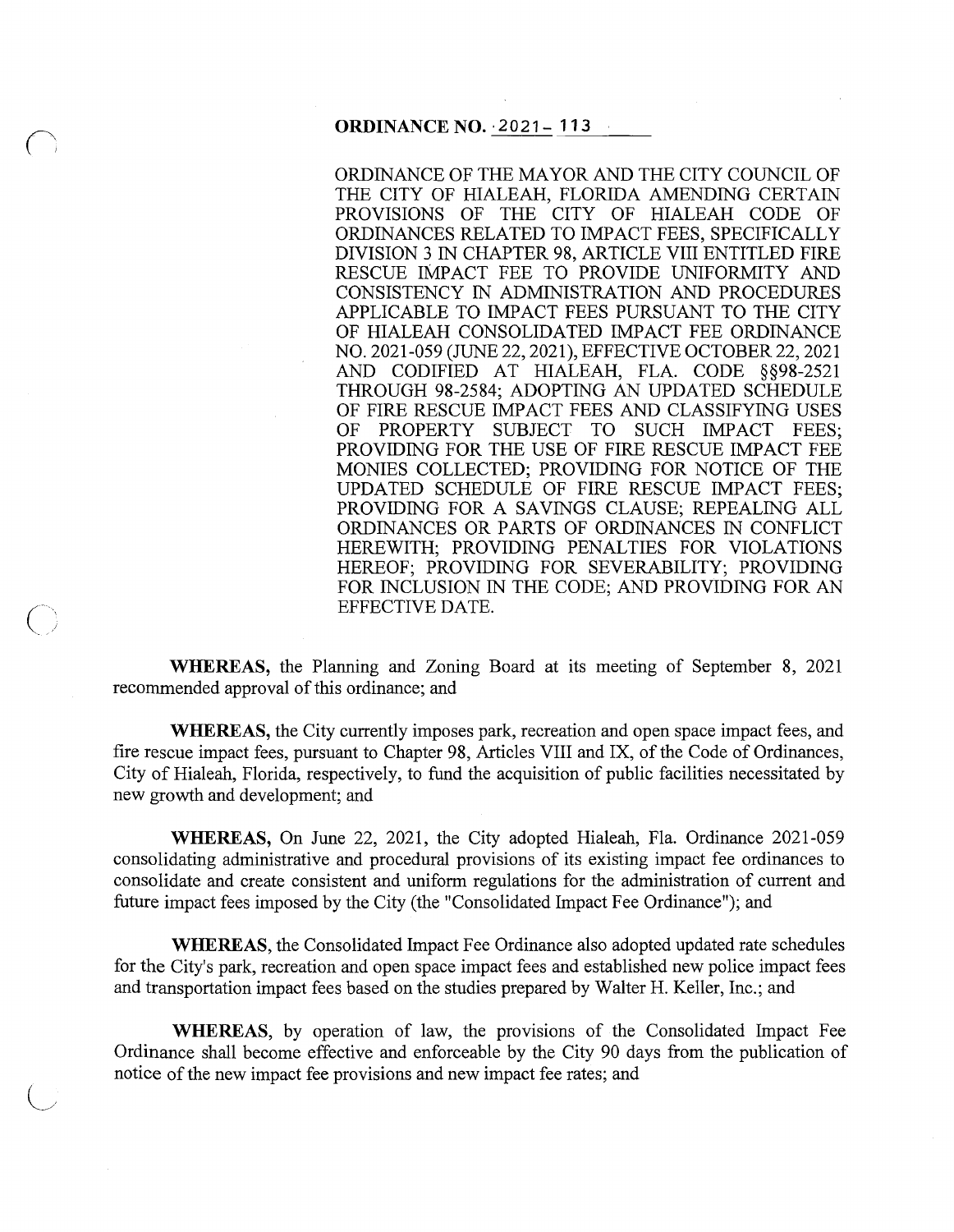**WHEREAS,** Chapter 98, Article IX of the Code of Ordinances, City of Hialeah, Florida provides for the imposition of fire rescue impact fees to fund the acquisition of public facilities necessitated by new growth and development; and

**WHEREAS,** since enactment of the Consolidated Impact Fee Ordinance, the City Council has received and considered the study prepared by Walter H. Keller, Inc. dated August 1, 2021 related to updating the City's fire rescue impact fees;-and

**WHEREAS,** the data and analysis summarized therein support an increase in the rate of fire rescue impact for some property use categories; and

**WHEREAS,** during the 2021 legislative session, the Florida Legislature enacted House Bill 337 which amended the Florida Impact Fee Act, section 163.31801, Florida Statutes, to limit impact fee increases to no more than 50% of current rates and to provide for implementation of such increases in annual installments; and

**WHEREAS,** in compliance therewith, any rate increases approved hereunder are (i) limited to no more than 50% of the current fire rescue impact fee, and (ii) will be implemented in four equal annual installments; and

**WHEREAS,** this Ordinance is adopted for purposes of updating the City's fire rescue impact fees and related rate schedules and providing that the fire rescue impact fees shall be imposed, collected and administered pursuant to the consolidated procedures adopted by Ordinance 2021-059.

NOW, THEREFORE, BE IT ORDAINED BY THE MAYOR AND CITY COUNCIL OF THE CITY OF HIALEAH, FLORIDA, THAT:

**Section 1: Legislative Findings.** The legislative findings set forth in Code Section 98-

2523 as established by Hialeah, Fla. Ordinance 2021-059 (June 22, 2021) are incorporated by

reference herein and are hereby reaffirmed and adopted in support of the City's fire rescue impact

fee and the rates, administration and procedural provisions provided for in this ordinance.

**Section 2:** Chapter 98, Article VIII entitled Impact Fees, Division 1 - Generally is hereby

amended as follows:

 $(+)$ 

# **CHAPTER98**   $\star$  \*  $\star$  \*

# **ARTICLE VIII. - IMP ACT FEES**

 $\star$  \*  $\star$  \*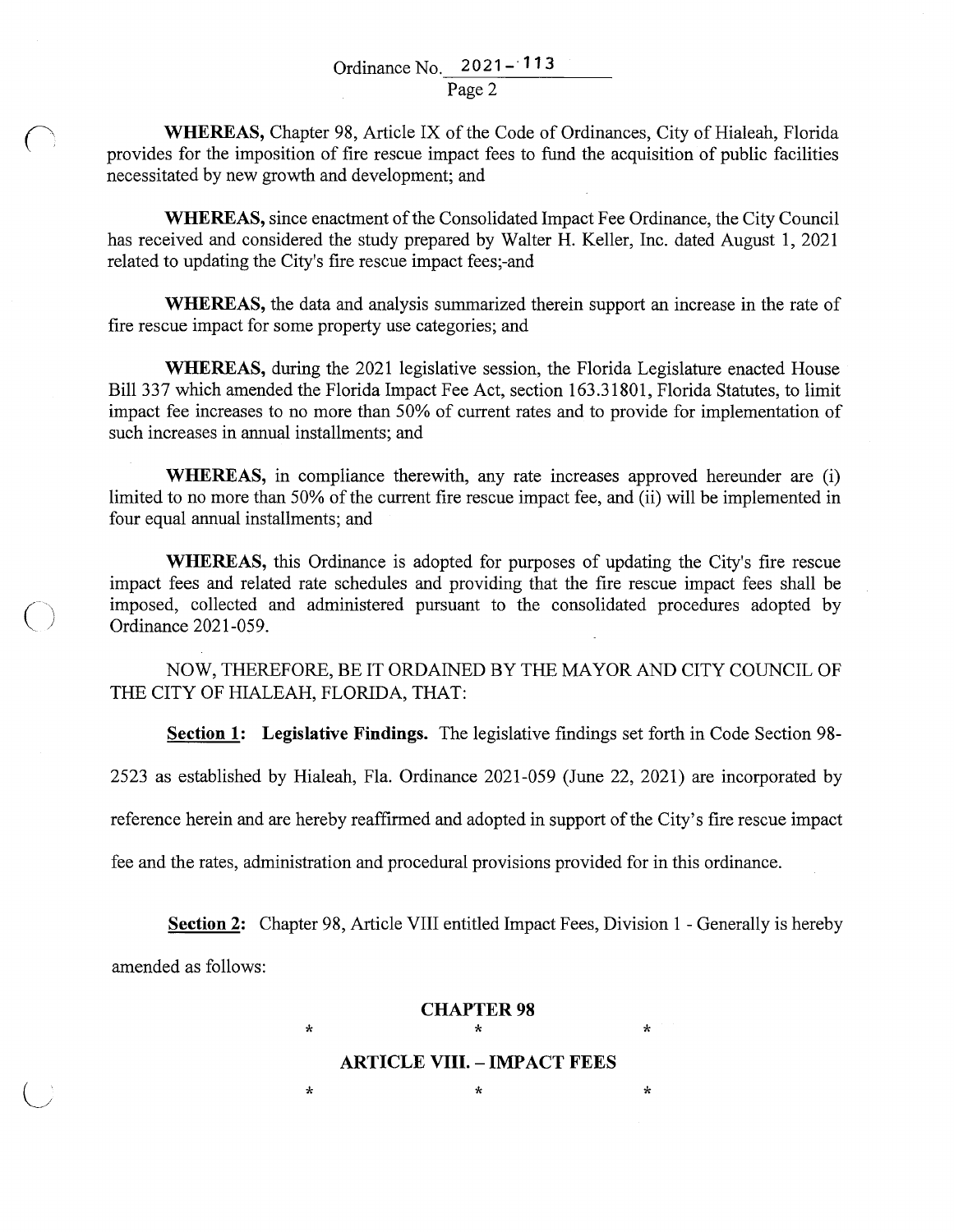#### **DIVISION 1. - GENERALLY**

 $\star$  \*  $\star$  \*  $\star$ 

#### **Sec. 98-2522. - Definitions.**

Notwithstanding the definitions provided for at Section 98-1, when used in this Article VIII, the following terms shall have the following meanings, unless the context otherwise clearly requires in which case, the definition shall be as provided in Section 98-1:

"Impact Fee Studies" shall mean collectively the Park, Recreation and Open Space Impact Fee Study dated May 21, 2021, the Police Impact Fee Study dated May 21, 2021 and the Transportation Impact Fee Study dated May 21, 2021, each prepared by Walter H. Keller, Inc., and the Fire Impact Fee Study dated August 1, 2021, also prepared by Walter H. Keller, Inc., for the City of Hialeah, Florida, as such studies may amended and supplemented pursuant to Section 98-2533.

 $\star$  \*  $\star$  \*

 $\star$  \*  $\star$  \*  $\star$ 

**Section 3:** Chapter 98, Article VIII entitled Impact Fees, Division 3 – Fire Rescue Impact

Fee is hereby amended and restated in its entirety as follows:

#### **CHAPTER98**

 $\star$  \*  $\star$  \*

#### **ARTICLE VIII. - IMP ACT FEES**

#### \*  $*$  \*  $*$  \*  $*$ **DIVISION 3. - FIRE RESCUE IMP ACT FEE**

## **Sec. 98-2561. - Definitions.**

In addition to the general definitions contained in Sec. 98-2522 of this Article, the following terms shall have the following meanings in the application of the Fire Rescue Impact Fee.

"Fire Rescue Facilities" shall mean the Buildings, land, vehicles, apparatus, and equipment used by the City Fire Rescue Department in the suppression and prevention of fires, responses to disasters and the handling of incidents involving hazardous materials.

"Fire Rescue Impact Construction" shall mean land construction designed or intended to permit a use of the land which will contain more Dwelling Units, Buildings or Square Footage than the existing use of land, or to otherwise change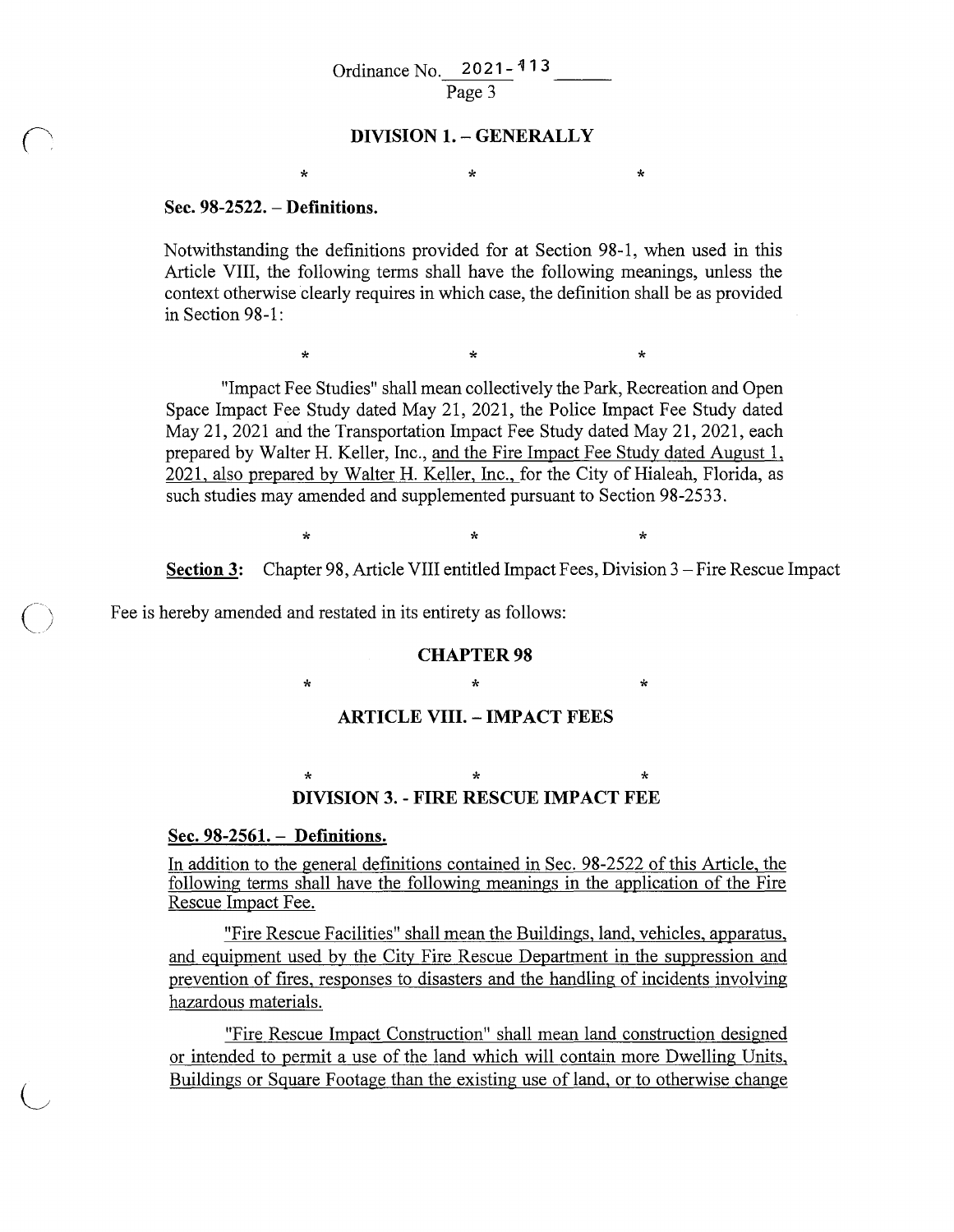the use of the land in a manner that increases the impact upon the Fire Rescue Facilities.

"Fire Rescue Impact Fee" shall mean the Fire Rescue Impact Fee imposed by the City pursuant to Sec. 98-2551.

"Fire Rescue Impact Fee Land Use Category" shall mean those categories of land use incorporated in the Fire Rescue Impact Fee Rate Schedule in Sec. 98- 2551.

"Fire Rescue Impact Fee Study" shall mean the Fire Rescue Impact Fee Study for the City of Hialeah, Florida dated August l, 2021 prepared by Walter H. Keller, Inc. as such study may be amended and supplemented pursuant to Sec. 98- 2532.

#### Sec. 98-2562. - Imposition.

(a) The data set forth in the Fire Rescue Impact Fee Study which was employed in the calculation of the Fire Rescue Impact Fee rates adopted herein is the most recent and localized data available for the Fire Rescue Facilities.

(b) The Council specifically finds that Fire Rescue Facilities benefit all residents and businesses within the City and, therefore, the Fire Rescue Impact Fee shall be imposed on all Fire Rescue Impact Construction in all incorporated areas of the City.

(c) All Fire Rescue Impact Construction occurring within the City for which a Building Permit is issued on or after February l, 2022 shall pay the following Fire Rescue Impact Fee rates:

| <b>Fire Rescue</b>                               | <b>Fire Rescue Impact Fee</b>       |                                          |                                        |                                |  |
|--------------------------------------------------|-------------------------------------|------------------------------------------|----------------------------------------|--------------------------------|--|
| <b>Impact Fee</b><br><b>Land Use</b><br>Category | <b>Effective through</b><br>9/30/22 | Effective $10/1/22$<br>through $9/30/23$ | Effective $10/1/23$<br>through 9/30/24 | Effective 10/1/24<br>and after |  |
| Single-                                          | \$453.28 per                        | \$453.28 per                             | \$453.28 per                           | \$453.28 per Dwelling          |  |
| Family                                           | Dwelling Unit                       | Dwelling Unit                            | Dwelling Unit                          | Unit                           |  |
| Dwelling                                         |                                     |                                          |                                        |                                |  |
| Multi-                                           | \$195.27 per                        | \$216.96 per                             | \$238.66 per                           | \$260.36 per                   |  |
| Family                                           | Dwelling Unit                       | Dwelling Unit                            | Dwelling Unit                          | Dwelling Unit                  |  |
| Dwelling                                         |                                     |                                          |                                        |                                |  |
| Retail                                           | \$39.04 per 1,000 SF                | \$43.38 per 1,000 SF                     | \$47.72 per 1,000SF                    | \$52.05 per 1,000 SF           |  |
|                                                  | of Floor Area                       | of Floor Area                            | of Floor Area                          | of Floor Area                  |  |
| Office                                           | \$450.53 per 1,000                  | \$482.86 per 1,000                       | \$515.19 per 1,000                     | \$547.52 per 1,000 SF          |  |
|                                                  | SF of Floor Area                    | SF of Floor Area                         | SF of Floor Area                       | of Floor Area                  |  |
| Industrial/                                      | \$158.00 per 1,000                  | \$158.00 per 1,000                       | \$158.00 per 1,000                     | \$158.00 per 1,000 SF          |  |
| Warehouse                                        | SF of Floor Area                    | SF of Floor Area                         | SF of Floor Area                       | of Floor Area                  |  |

### FIRE RESCUE IMPACT FEE RATE SCHEDULE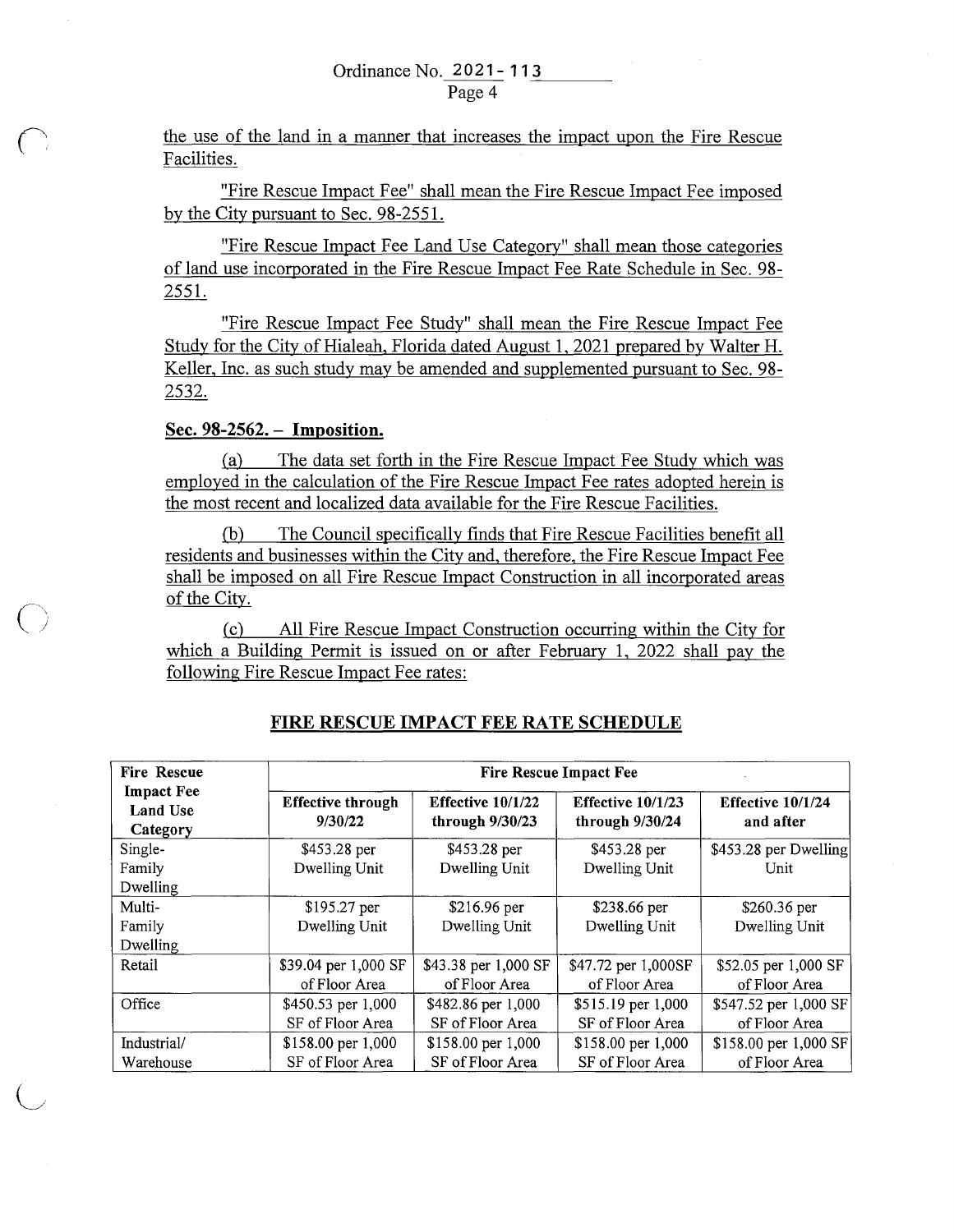| Community<br>Facilities $-$<br>Institutional | \$368.02 per 1,000<br>SF of Floor Area | \$368.02 per 1,000<br>SF of Floor Area | \$368.02 per 1,000<br>SF of Floor Area | $$368.02$ per 1,000 SF<br>of Floor Area |
|----------------------------------------------|----------------------------------------|----------------------------------------|----------------------------------------|-----------------------------------------|
| Hotel                                        | \$270.56 per 1,000                     | $$300.62$ per 1,000                    | $$330.68$ per 1,000                    | $$360.75$ per 1,000 SF                  |
|                                              | SF of Floor Area                       | SF of Floor Area                       | SF of Floor Area                       | of Floor Area                           |

(d) Except as otherwise provided in this Article, the Fire Rescue Impact Fee shall be paid directly to the City prior to the issuance of a Building Permit.

# **Sec. 98-2563. - Individual calculation of fire rescue impact fees.**

(a) In the event a Fire Rescue Impact Construction involves a land use not contemplated under the Fire Rescue Impact Fee Land Use Categories set forth in Sec. 98-2551 herein, the Impact Fee Coordinator shall determine the impact to be generated by the proposed Fire Rescue Impact Construction and shall calculate the appropriate Fire Rescue Impact Fees utilizing the methodology contained in the Impact Fee Study. The Impact Fee Coordinator shall utilize as a standard in this determination the impact assumed in the most similar Fire Rescue Impact Fee Land Use Category or any other generally accepted standard source of planning and cost impact analysis.

(a) In the event a Fire Rescue Impact Construction involves mixed use or more than one Fire Rescue Impact Fee Land Use Category, the Impact Fee Coordinator shall calculate the Fire Rescue Impact Fees based upon the impact to be generated by each separate Fire Rescue Impact Fee Land Use Category included in the proposed Fire Rescue Impact Construction.

## **Sec. 98-2564. - Use of monies.**

 $\bigcirc$ 

(a) The Council hereby creates a separate trust account for the Fire Rescue Impact Fees, to be designated as the "Fire Rescue Impact Fee Capital Projects Fund," which shall be established and maintained separate and apart from all other accounts of the City. All Fire Rescue Impact Fees shall be deposited into such trust account immediately upon receipt.

**(b)** The monies deposited into the Fire Rescue Impact Fee Capital Projects Fund, as established in paragraph (a) above, shall be used solely for the purpose of acquiring, constructing or improving growth-necessitated Capital Facilities for the City Fire Rescue Department, including, but not limited to:

(1) Land acquisition, including any cost of acquisition;

(2) Fees for professional services, including but not limited to architecture, engineering, surveying, landscaping, soils and material testing, legal, appraisals, and construction management;

(3) Design and construction documents;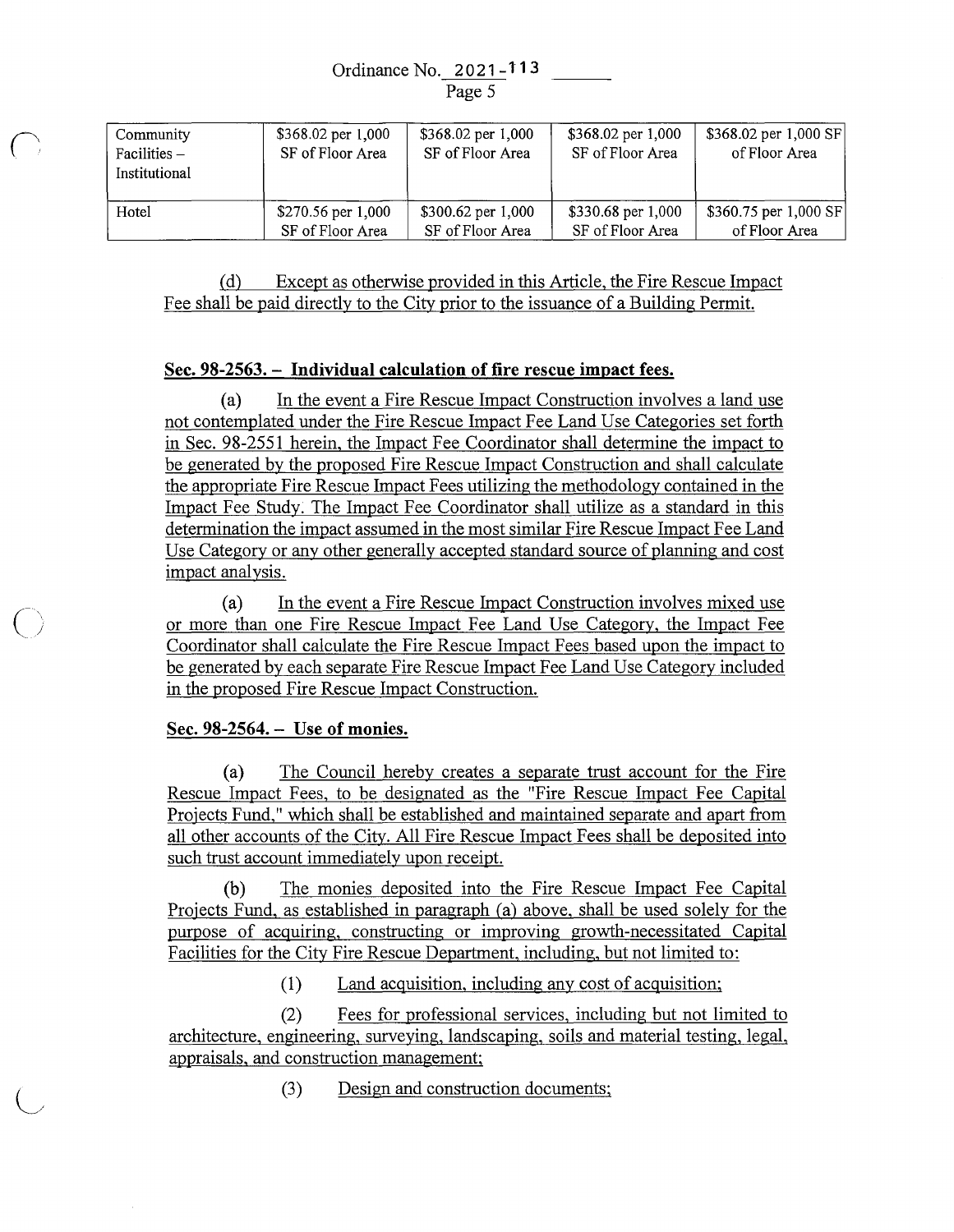( 4) Site development and on-site and off-site improvements incidental to construction thereto;

(5) Any permitting or application fees necessary for the construction;

(6) Construction and design of new facilities, including related drainage facilities and relocation of utilities;

(7) Landscaping;

(8) Acquisition of apparatus, vehicles or other capital equipment utilized by the City Fire Rescue Department;

(9) Repayment of monies borrowed from any budgetary fund of the City which were used to fund growth necessitated capital improvements to the Fire Rescue Facilities as provided herein, subject to paragraph (c) below;

(10) Costs related to the administration, collection and implementation of the Fire Rescue Impact Fee; and

(11) Payment of principal and interest, necessary reserves and costs of issuance under any bonds or other indebtedness issued by the City to provide funds to construct or acquire growth necessitated capital improvements or additions to the Fire Rescue Facilities as provided herein, subject to paragraph (c) below; and

(12) Any other expenditures of the Fire Rescue Impact Fee as then allowed by law.

(c) Revenues generated by the Fire Rescue Impact Fee shall not be used, in whole or in part, to pay existing debt for the Fire Rescue Facilities or for previously approved projects related to the Fire Rescue Facilities unless the expenditure is reasonably connected to, or has a rational nexus with, the increased impact generated by Fire Rescue Impact Construction.

(d) The monies deposited into the Fire Rescue Impact Fee Capital Projects Fund shall be used solely to provide improvements or additions to the Fire Rescue Facilities required to serve new growth as projected in the Fire Rescue Impact Fee Study. Funds on deposit in the Fire Rescue Impact Fee Capital Projects Fund shall not be used for any expenditure that would be classified as a maintenance or repair expense. A report will be prepared annually by the City reflecting the collection and expenditures of Fire Rescue Impact Fees by the City during the previous year.

(e) Any Fire Rescue Impact Fee Funds on deposit which are not immediately necessary for expenditure may be held in an interest-bearing account or invested by the City. All income derived from such interest on investments shall be deposited in the Fire Rescue Impact Fee Capital Projects Fund and used as provided herein.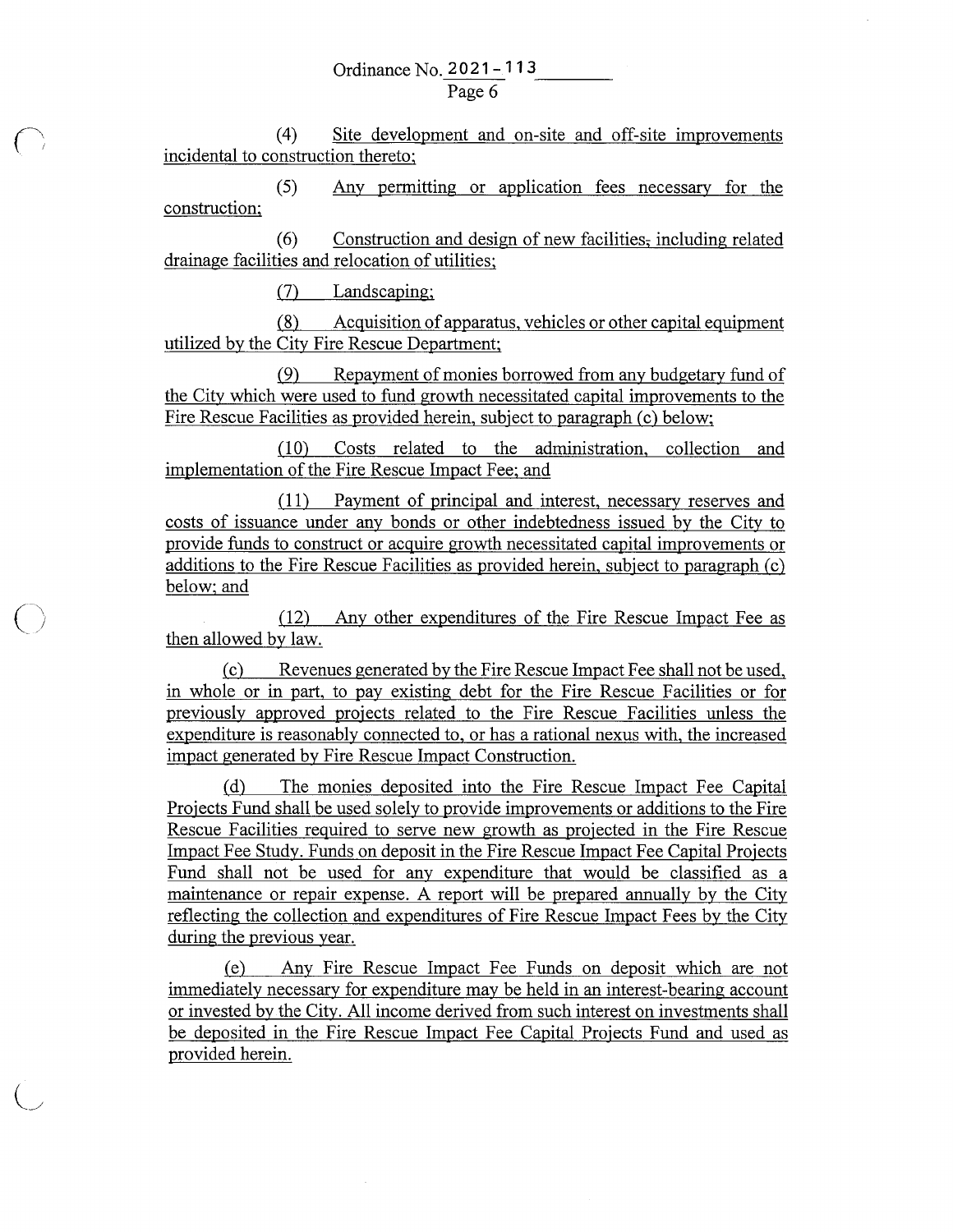(f) The City may retain up to 1.5% of all Fire Rescue Impact Fees received or the actual costs of collection, whichever is less, as an administrative fee to defray all costs of collection relating to the Fire Rescue Impact Fees.

(g) The Fire Rescue Impact Fees collected pursuant to this Article shall be returned to the then current Owner of the property on behalf of which such fee was paid, if such fees have not been expended or Encumbered prior to the end of the fiscal year immediately following the seventh  $(7<sup>th</sup>)$  anniversary of the date upon which such fees were paid. Refunds shall be made only in accordance with the following procedure:

( 1) The then present Owner shall petition the City for the refund within one hundred eighty (180) days following the end of the calendar quarter immediately following seven (7) years from the date on which the fee was received. Failure to submit an application for refund within such period shall constitute a waiver of any right to a refund.

(2) The petition for refund shall be submitted to the Impact Fee Coordinator and shall contain:

a. A notarized sworn statement that the petitioner is the present Owner of the property on behalf of which the Fire Rescue Impact Fee was paid;

b. A copy of the dated receipt issued for payment of the Fire Rescue Impact Fee or such other record as would evidence payment; and

c. A certified copy of the latest recorded deed or a copy of the most recent ad valorem tax bill.

 $(3)$  Within three  $(3)$  months from the date of receipt of a petition for refund, the Impact Fee Coordinator will advise the petitioner and the Council of the status of the Fire Rescue Impact Fee requested for refund, and if such Fire Rescue Impact Fee has not been expended or Encumbered within the applicable time period, then such Fire Rescue Impact Fee shall be returned to the petitioner. For the purposes of this section, fees collected shall be deemed to be spent or Encumbered on the basis of the first fee in shall be the first fee out.

**Secs. 98-2565 - 98-2569. - Reserved.** 

 $\overline{O}$ 

 $\star$  \*  $\star$  \*

**Section 4:** Savings Clause. Until such date when this Ordinance is effective as provided for in Section 9, the provisions of Article IX, entitled Fire Rescue Impact Fee, in Chapter 98 of the Code of Ordinances of the City of Hialeah, Florida shall remain in full force and effect.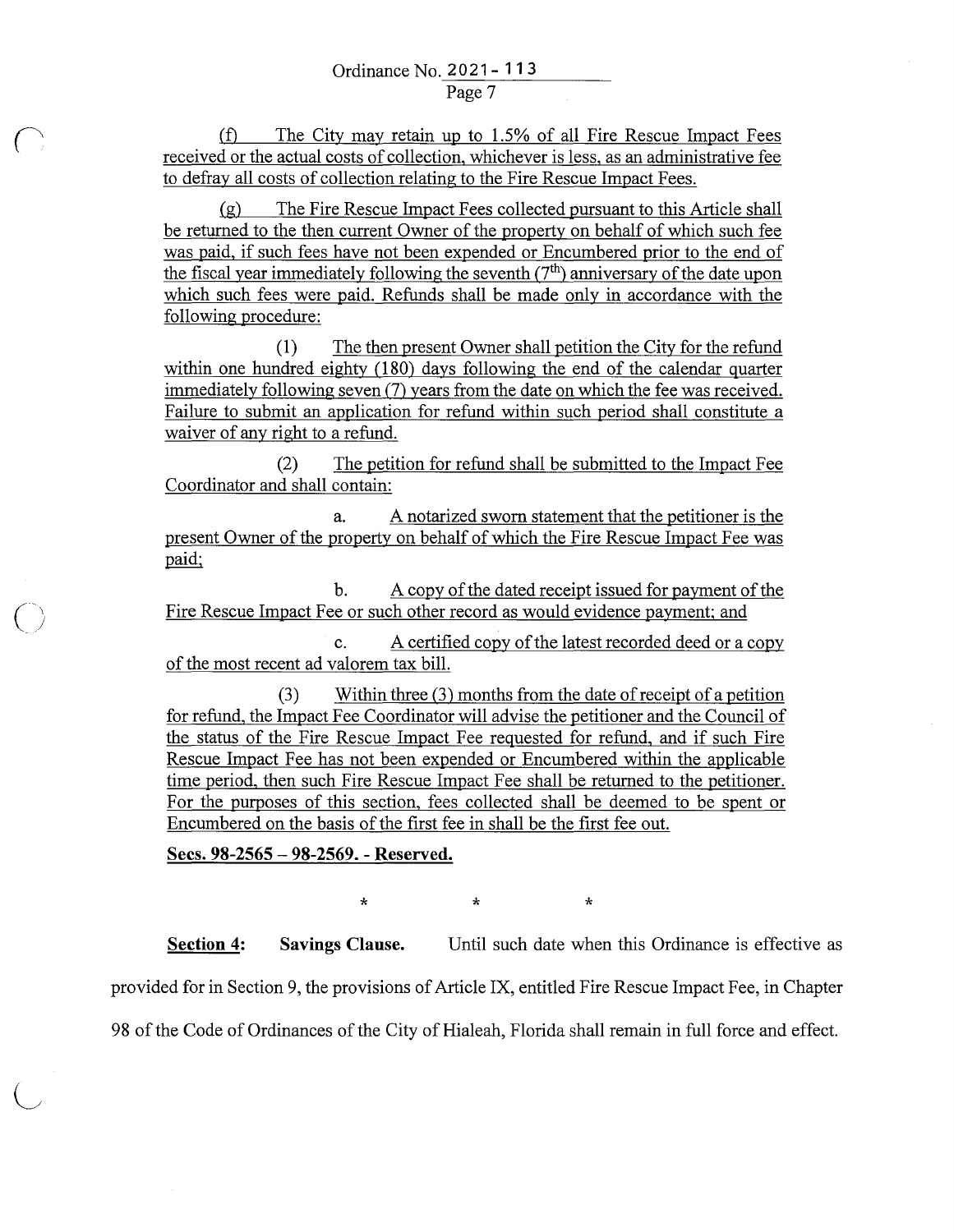#### **Section 5: Repeal of Ordinances in Conflict.**

All ordinances or parts of ordinances in conflict herewith are hereby repealed to the extent of such conflict.

#### **Section 6: Penalties.**

Every person convicted of a violation of any provision of the Code or any ordinance, rule or regulation adopted or issued in pursuance thereof shall be punished by a civil penalty not to exceed \$500.00 within the discretion of the court or administrative tribunal having jurisdiction. Each act of violation and each day upon which any such violation shall occur shall constitute a separate offense. In addition to the penalty prescribed above, the City may pursue other remedies such as abatement of nuisance, injunctive relief, administrative adjudication and revocation of licenses or permits.

# **Section 7: Severability Clause.**

 $\bigcirc$ 

If any phrase, clause, sentence, paragraph or section of this ordinance shall be declared invalid or unconstitutional by the judgment or decree of a court of competent jurisdiction, such invalidity or unconstitutionality shall not affect any of the remaining phrases, clauses, sentences, paragraphs or sections of this ordinance.

## **Section 8: Inclusion in Code.**

The provisions of this Ordinance shall be included and incorporated in the Code of Ordinances of the City of Hialeah, as an addition or amendment thereto, and the sections of this ordinance shall be renumbered to conform to the uniform numbering system of the Code.